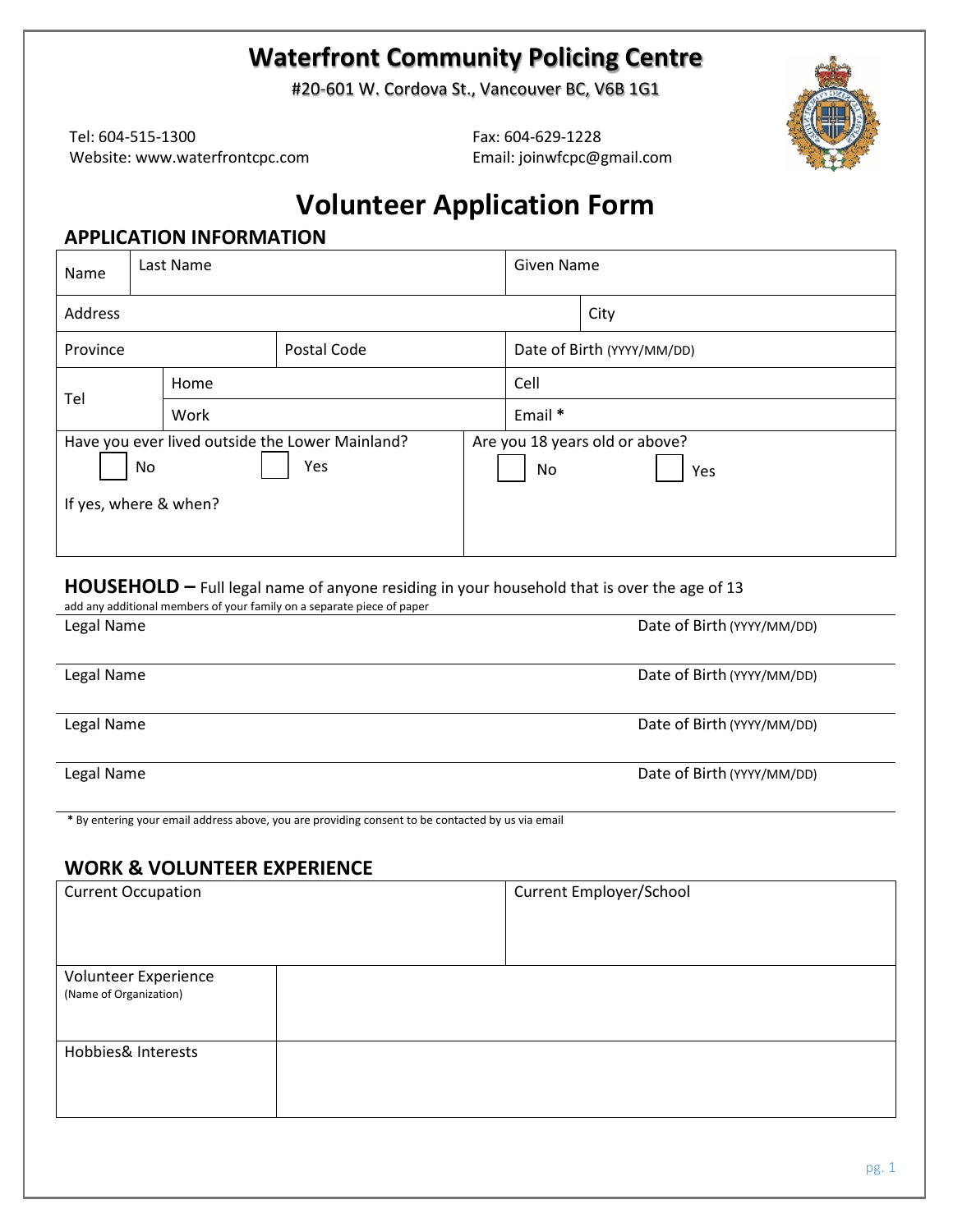### **SKILLS / TRAINING**

Aid | | Microsoft Office | | Other

### **LANGUAGE ABILITY**

Languages indicate a degree of proficiency by listing and checking of fields that apply to your knowledge:

| Spoke | Read | Written |
|-------|------|---------|
| Spoke | Read | Written |
| Spoke | Read | Written |

### **GENERAL AVAILABILTY**

| Day                   | Monday | Tuesday | Wednesday | Thursday | Friday | Saturday | Sunday |
|-----------------------|--------|---------|-----------|----------|--------|----------|--------|
| Time:<br>(e.g. 1-3pm) |        |         |           |          |        |          |        |

## **REFERENCES**

| Reference #1 |              |
|--------------|--------------|
| Name         | Relationship |
| Email        |              |
| Organization | Occupation   |
|              |              |
| Reference #2 |              |
| Name         | Relationship |
| Email        |              |
| Organization | Occupation   |
|              |              |
| Reference #3 |              |
| Name         | Relationship |
| Email        |              |
| Organization | Occupation   |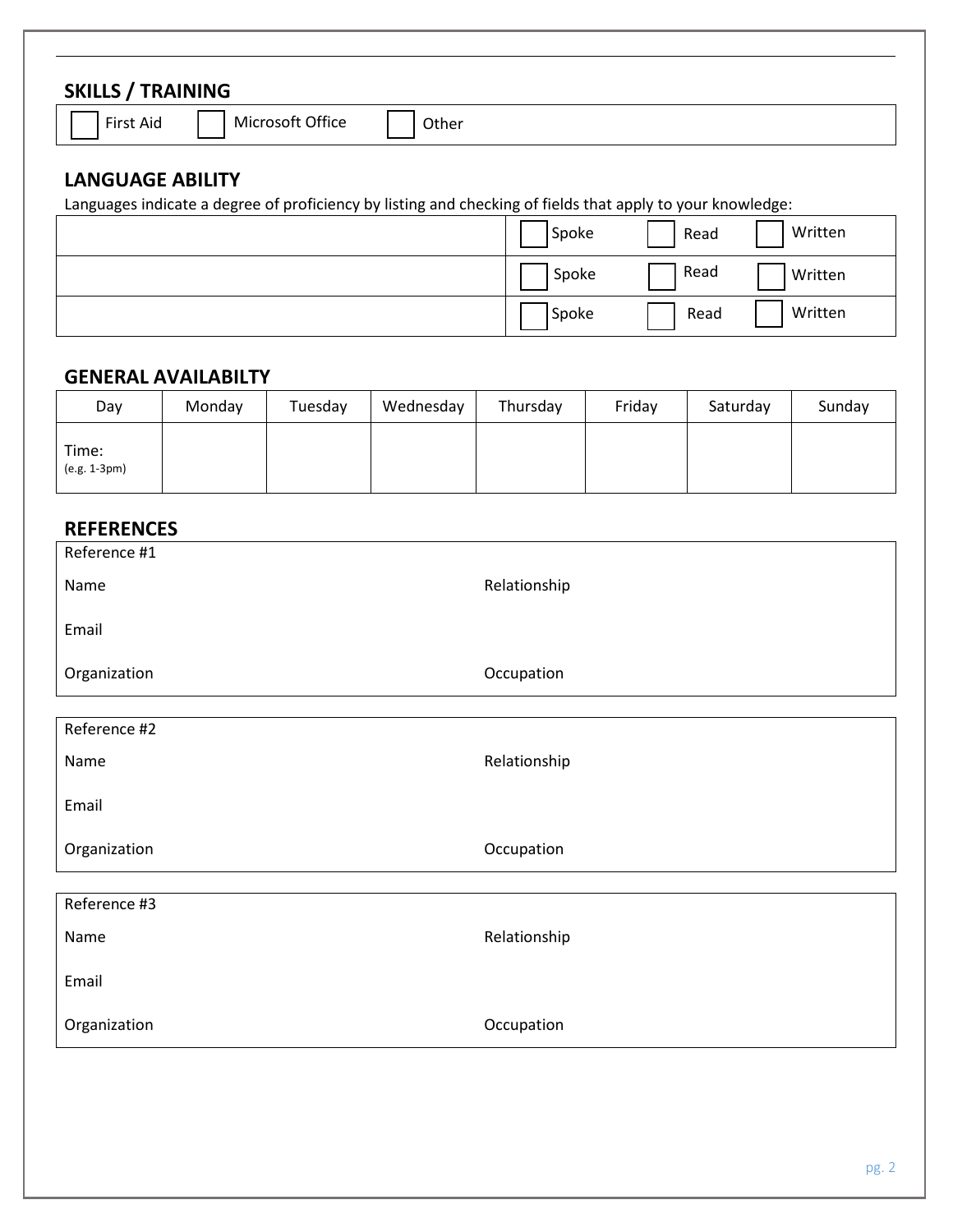| <b>AREAS OF INTEREST</b><br>Translator/Interpreter                                                                                                                                              |        | Foot/Bike Patrol |                                    | <b>Outreach Ambassador/Special Events</b> | Front Desk |
|-------------------------------------------------------------------------------------------------------------------------------------------------------------------------------------------------|--------|------------------|------------------------------------|-------------------------------------------|------------|
| Fundraising                                                                                                                                                                                     |        | Senior Safety    | <b>Community Outreach Services</b> |                                           | Other      |
| How did you hear about the Waterfront Community Policing Center?                                                                                                                                |        |                  |                                    |                                           |            |
| Family                                                                                                                                                                                          | Friend | School           | Event                              | Newspaper                                 | Radio/TV   |
| Website                                                                                                                                                                                         |        |                  | Social Media                       | Other                                     |            |
|                                                                                                                                                                                                 |        |                  |                                    |                                           |            |
|                                                                                                                                                                                                 |        |                  |                                    |                                           |            |
|                                                                                                                                                                                                 |        |                  |                                    |                                           |            |
| <b>SOCIAL MEDIA</b> - What social media do you use and what are the handles?<br><b>COMMUNITY POLICING CENTERS</b><br>Do you currently, or have you ever worked for another CPC?<br>If so where? |        |                  |                                    |                                           |            |
|                                                                                                                                                                                                 |        |                  |                                    |                                           |            |
|                                                                                                                                                                                                 |        |                  |                                    |                                           |            |
|                                                                                                                                                                                                 |        |                  |                                    |                                           |            |